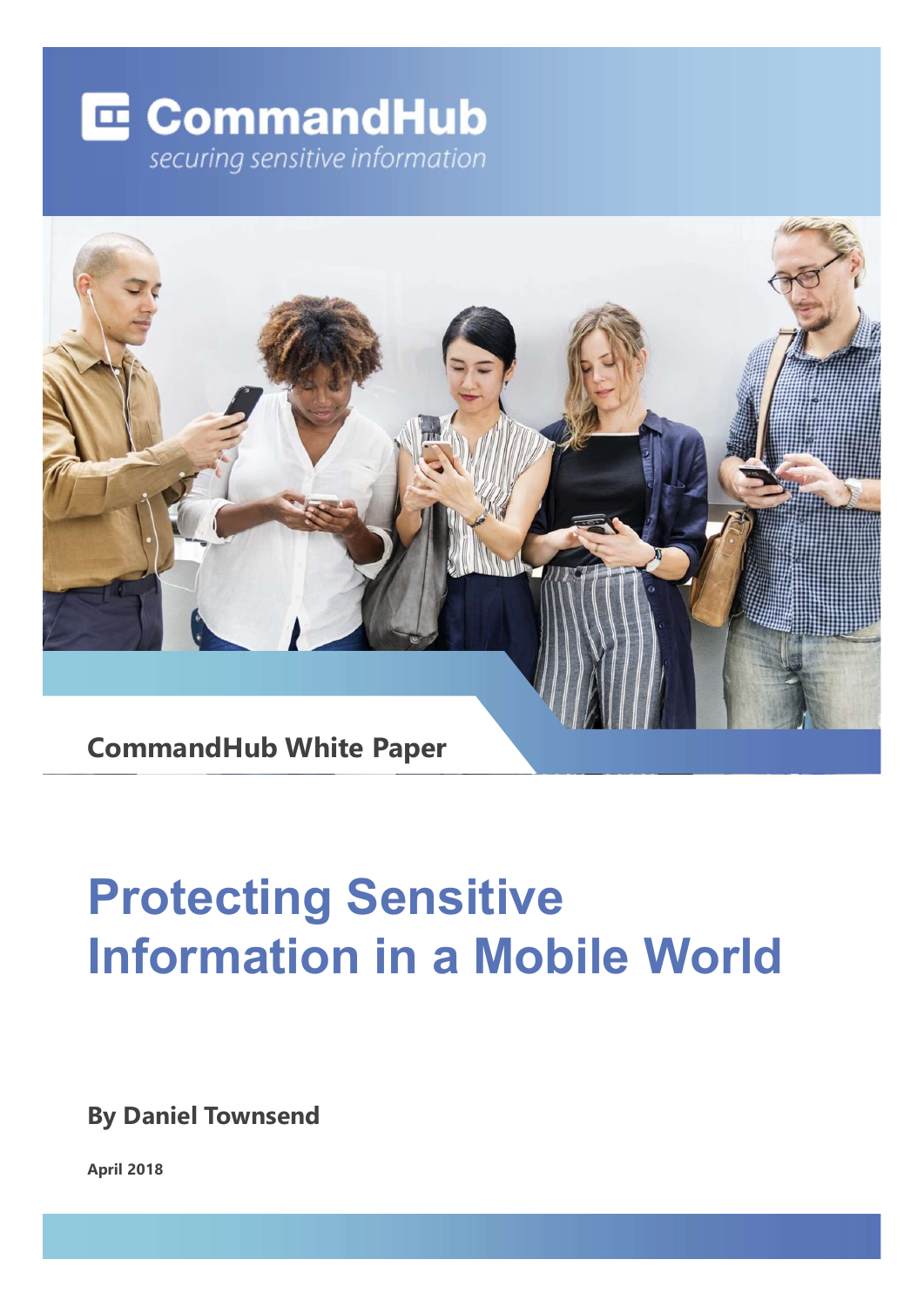# Executive Summary

As the Information Age morphed into the New Media Age, computing devices and how we used them changed dramatically. We transitioned from mainframes, to mini computers, and then personal computers. As computing devices became smaller and more powerful, the Mobile Age was ushered in with the introduction of laptops, tablets, and smart phones.

Our business and personal appetites for smaller, faster, more ubiquitous computing is growing at an exponential rate but so, too, are the dangers to the information we have on those devices.

Mobile devices now supplement, and often replace, personal computers. They are used to process, store, or transfer information that is often sensitive in nature. For instance:

- Mobile devices for personal use may include passwords, social security and credit card numbers, banking and other private information;
- Business users often store and process commercially confidential documents, such as contracts and proposals, right through to board-level material, and
- Mobile devices used by government personnel often contain sensitive or protected data, such as taxpayer information, transportation capabilities, operational security information and emergency preparedness plans.

A mobile device offers many benefits to the user, but along with those benefits come inherent risks. If the device is lost or stolen, the sensitive information is easily compromised. Additionally, when the device is used to transmit sensitive information via email or through a mobile browser, multiple vulnerabilities exist making the protection of the information suspect.

However, despite these radical changes to technology, the methods used to protect the sensitive information on our mobile devices have, by-and-large, remained the same as those used on personal computers.

Email is now the most prevalent means of electronic communication, yet the weaknesses and vulnerabilities that exist in email clearly demonstrate that it is not a safe means of sharing or transferring sensitive information.

Additionally, accessing data using web browsers or file sharing applications on mobile devices introduces further vulnerabilities that can be easily exploited in order to capture this sensitive information.

Cyber crime, malware pandemics, corporate theft and hacking (criminal and state sponsored) are at an all-time high, yet most people still rely on the manufacturers' built in security.

This white paper will describe the challenges that face us when trying to protect our sensitive information in a mobile world. While there are several common approaches that attempt to Enlari si now the most protation method electronic communication, yet the weaknesses<br>and vulnerabilities that exist in email clearly<br>demonstrate that it is not a safe means of<br>sharing or transferring sensitive information. securing the data or by securing the endpoint they do not provide a complete solution, and certainly not one that protects data at all times!

After illustrating the inherent security vulnerabilities, this paper will demonstrate that a holistic approach, using multiple layers of protection that goes beyond data and endpoint protection, must be employed. Most importantly, the data must be accessed through an interface that has a proven level of security to ensure that data is protected at rest, in transit, and while in use.

Finally, the paper offers CommandHub as a solution that addresses the vulnerabilities and provides the secure interface that is required to protect sensitive information in today's mobile world.

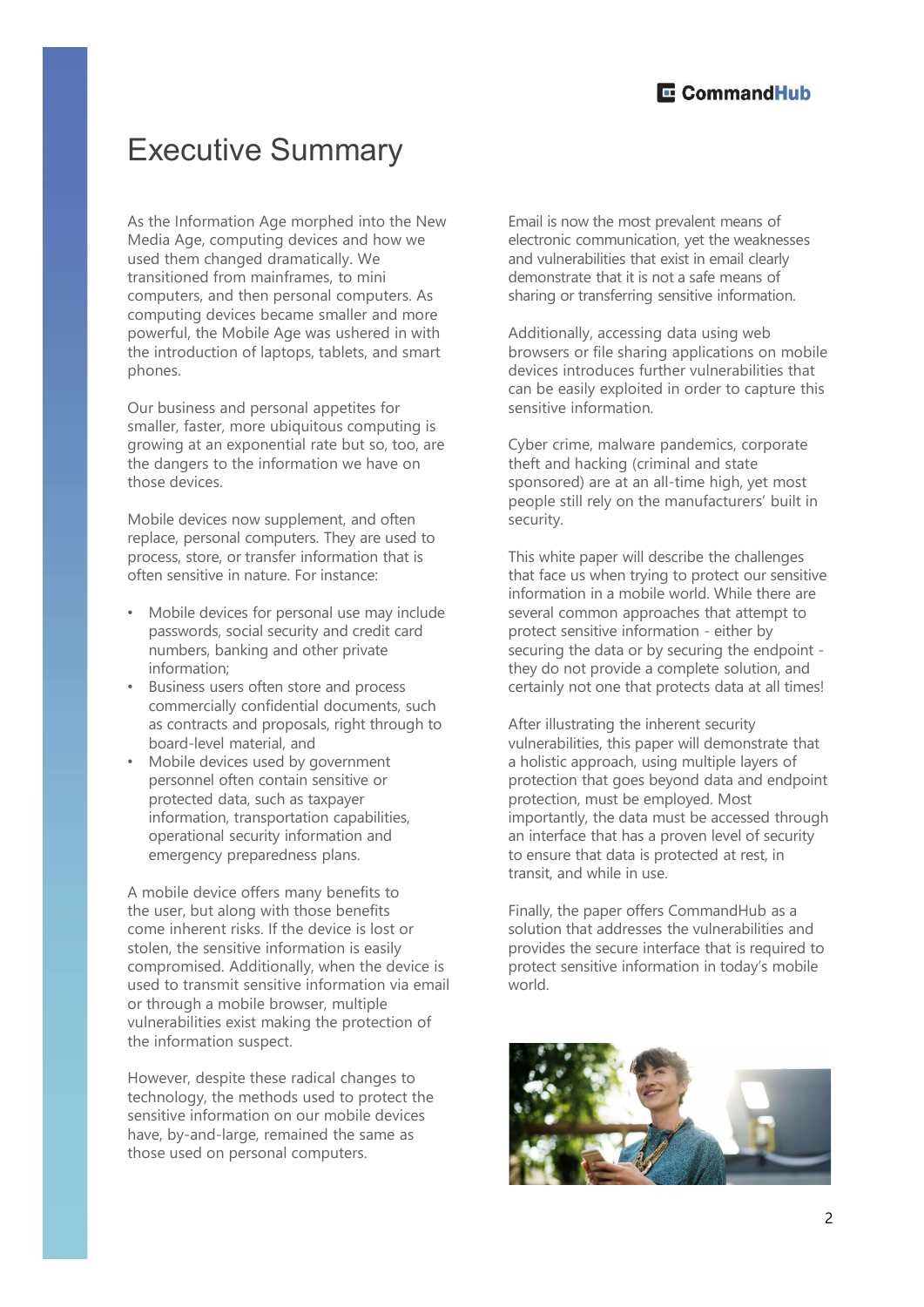# Business Communications via Email

Electronic mail (email) has revolutionized business communications, becoming a critical means of communication for corporations and governments. With its wide-spread adoption starting in the early 1980s, businesses and governments began to recognize the benefits of email and started to implement corporate email systems. The simple nature of creating and delivering email messages led **Example 18 Command Plub**<br> **Example 18 Communications Scientify and Email**<br>
Electronic mail (email) has revolutionized business communications, becoming a critical means of<br>
communication for corporations and governments. **Example 19 State Communications State Command Pluble State Communications**<br>Electronic mail (email) has revolutionized business communications, becoming a critical means of<br>communication for corporations and governments. W

However, as businesses and governments began to rely on email as their primary means of communication, it became apparent that email did not provide the level of security and privacy required for the transmission of sensitive information.

and received per day will exceed 281 billion in 2018 and is forecast to grow to over 333 billion by year end 20221 .

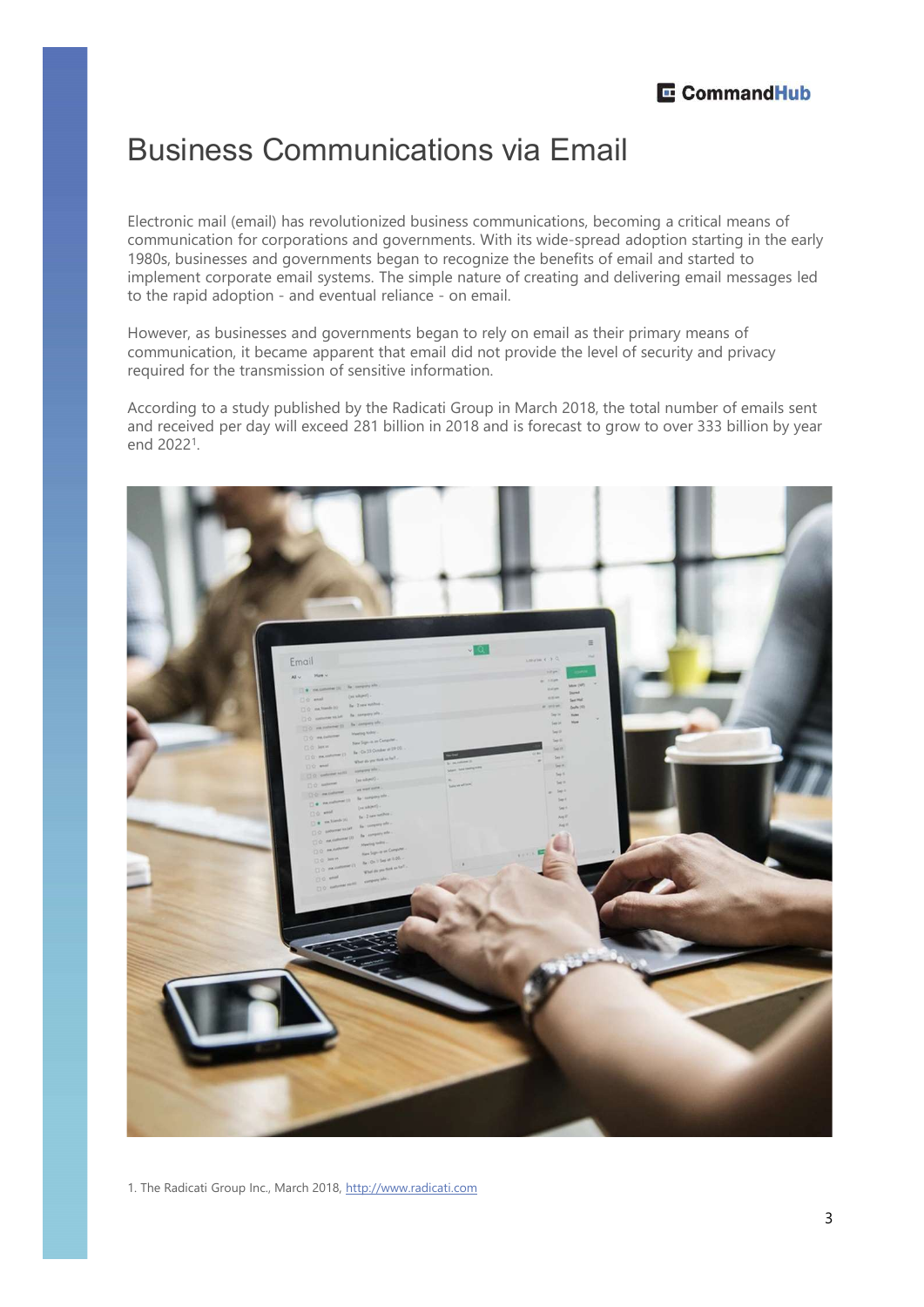# Email Delivery

To understand the vulnerabilities that insecure email presents it is important to first understand the typical sequence of events for email delivery. The following figure illustrates this sequence:



Figure 1: Email Delivery Process

Email systems use a store-and-forward technique during the email delivery process. As an email message is transmitted, a copy is stored at each server before being forwarded to the next destination. compromise. Additionally, the email sender has no way of specifying when (or if) the email message is deleted from any of the computers along the email delivery path, so any information stored in the email may be discovered and compromised at any time in the future.

According to the latest data presented in the Symantec Shadow Data Report, 32% of emails and attachments are broadly shared throughout an organization, shared externally with contractors and partners, or shared with the public. Of these email messages, 9% contain sensitive data such as Personally Identifiable Information (PII), Payment Card Information (PCI) and Protect Health Information (PHI)<sup>2</sup>. Clearly, this volume of unsecured sensitive data presents a significant level of security concern for businesses and governments that are sharing information via email.

Another concern with email security is that email providers may store email messages and attachments for extended periods of time (or never delete your email from their email servers). As long as your email and attachments remain on the server of an email provider, your data can be compromised. Additionally, email providers will possibly data mine your email as it passes through their email services. These email providers capture and retain potentially sensitive information that is contained in your email, providing yet another avenue for data loss.

2. Symantec Corp., 2018, https://go.symantec.com/shadow-data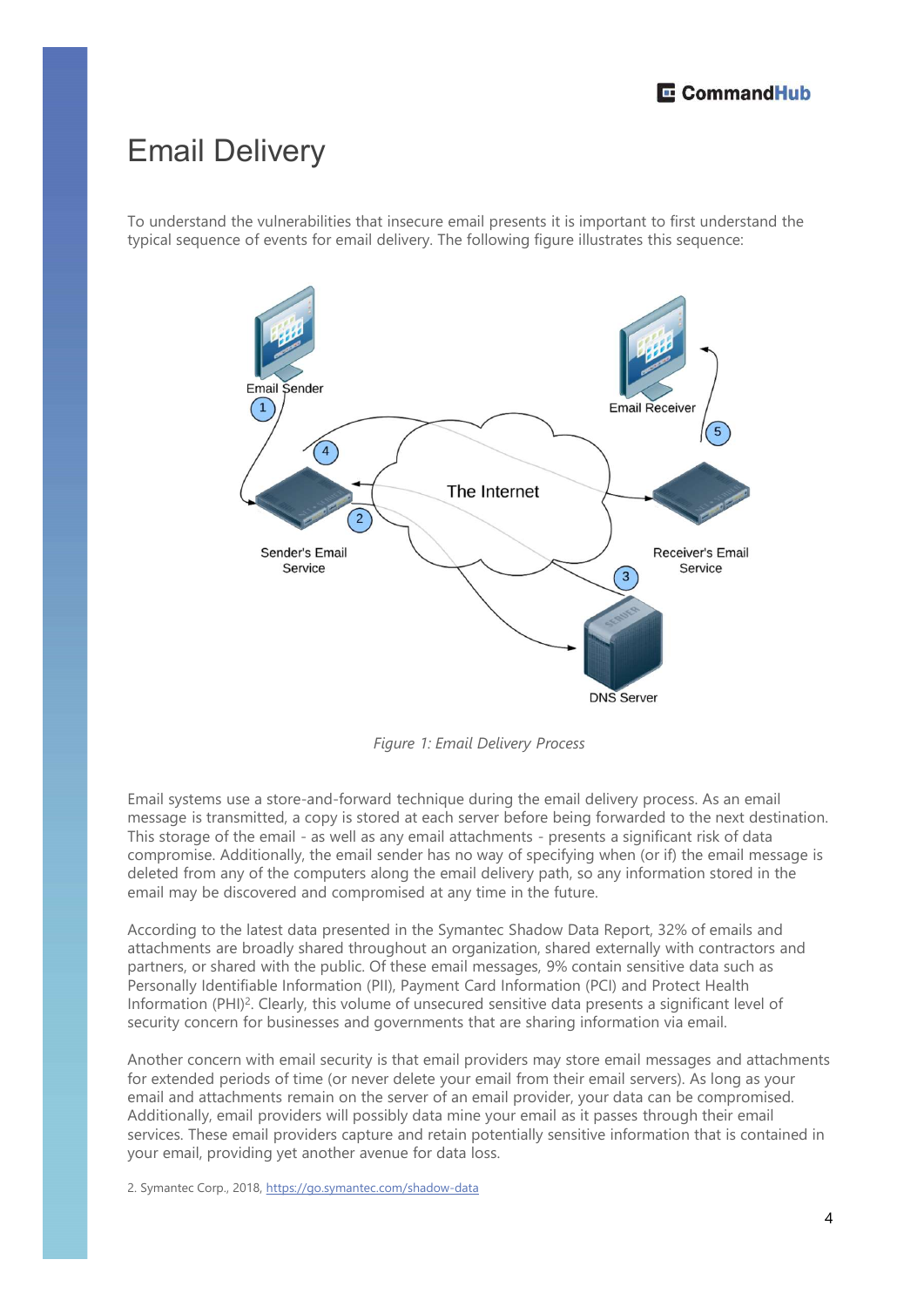# A Partial Solution: Secure the Data

A common solution currently employed to protect sensitive information in email is to attempt to **Secure the Data**<br>Secure the data itself using two primary methods – data encryption and secure connections.<br>Data Encryption<br>The two most commonly used types of email encryption are symmetric and asymmetric (also known as<br>

### Data Encryption

The two most commonly used types of email encryption are symmetric and asymmetric (also known as public key) encryption.

Using symmetric encryption, the email sender uses a unique key (a word, number, or unique string of **E CommandHub**<br>
A common solution currently employed to protect sensitive information in email is to attempt to<br>
secure the data itself using two primary methods – data encryption and secure connections.<br>
Data Encryption simplicity of using a single key is also its weakness as anybody that has access to the key is able to decrypt the file. If the key is sent in an insecure manner (e.g. via email), then it could be intercepted and used to decrypt the data.

Asymmetric encryption addresses the weakness of symmetric encryption by incorporating two related keys for encryption and decryption. These two keys are known as a key pair (private key and public key). The private key is used to encrypt the data. This key is secret and only known to the person that encrypts the data. A public key is made freely available to anyone who needs to decrypt the information sent to them.

The strength of asymmetric encryption is that the encryption and decryption process require the use of both the private and public keys. Any data (text, files, or documents) that is encrypted by using the public key can only be decrypted by using the matching private key. Any message that is encrypted by using the private key can only be decrypted by using the matching public key.

Unlike symmetric encryption, you don't have to worry about passing public keys over the Internet because these keys are intended to be public. Though asymmetric encryption is a secure method of protecting data, there are several roadblocks to its adoption. First, it requires the setup and configuration of complex secure email systems and technologies which increase the possibility that email encryption may not be configured correctly.

Then there is the second consideration, which is the ease of use for the end user. Asymmetric encryption adds additional overhead to email users by requiring them to take additional steps to secure their email. If the email users find the process too onerous, they are much more likely to bypass the encryption process and send unencrypted email. This is especially the case on mobile devices, further exacerbating the issue due to the explosion in the adoption of these devices for business usage.

### Secure Connections

Yet another form of protecting data contained in email is by setting up a secure connection using Transport Layer Security (TLS). TLS uses encryption at the network connection level, creating a secure, private tunnel between the sender and receiver. The intent of a secure connection is to prevent eavesdropping or the tampering of messages that are sent on unsecured networks, such as the Internet. Since TLS is the primary method for securing a connection, it also presents a significant target as nefarious users make a concerted effort to discover vulnerabilities and exploit them. TLS has been cracked using attacks such as BEAST, BREACH, and RC4. In one example, a tool was developed that deceives users and web browsers into thinking that they are on a secure web site when, in fact, they are not. This tool is readily available on the Internet.

The multi-hop nature of email delivery also complicates the process and introduces unintended vulnerabilities.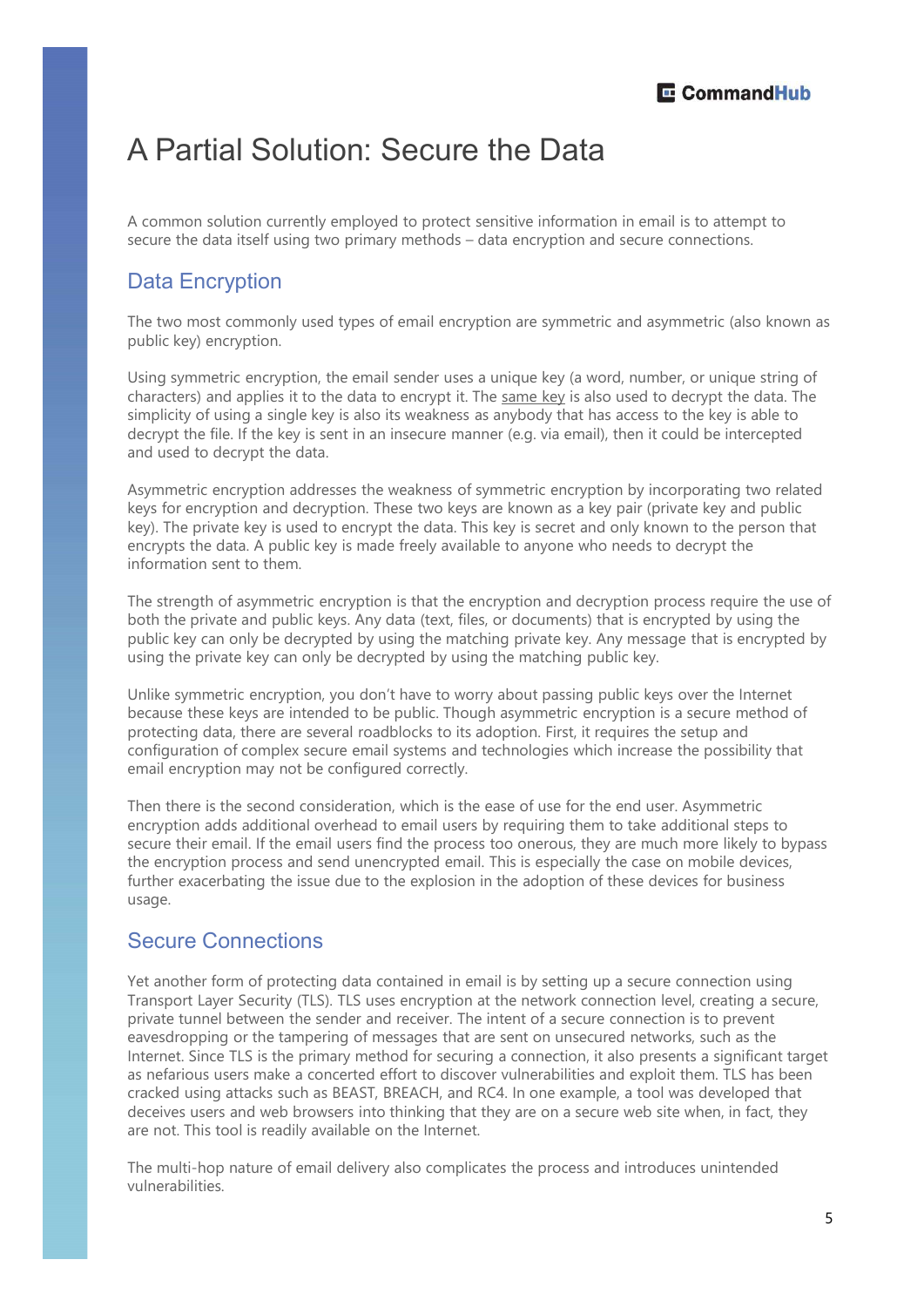# A Partial Solution: Secure the Data

A secure connection is only effective if the secure connection exists for the entire length of the transmission, including each transfer from one server to another. If the secure connection is not maintained for one of the hops, the email is not secure and can be intercepted and viewed. For example, TLS interception proxies may be used to inspect contents of communications by inserting themselves in between the traffic flow of the sender and receiver of a TLS encrypted message. The interception proxy acts as a man in the middle (MITM), decrypting the message for analysis then encrypting it again before sending the message to the endpoint. Instead of a single point-to-point secure connection, the result is two separate secure sessions that are terminated in the middle where the data is readily accessible because it is no longer encrypted. This presents significant exposure vulnerability.



Figure 2: Interception Proxy Exposes Sensitive Information

Setting up TLS can also be complicated and therefore easily misconfigured. If the secure certificates or the secure connection is not properly configured, the initial connection becomes susceptible to attack. Secure connections do provide a layer of security, but they are still not the total solution for information security.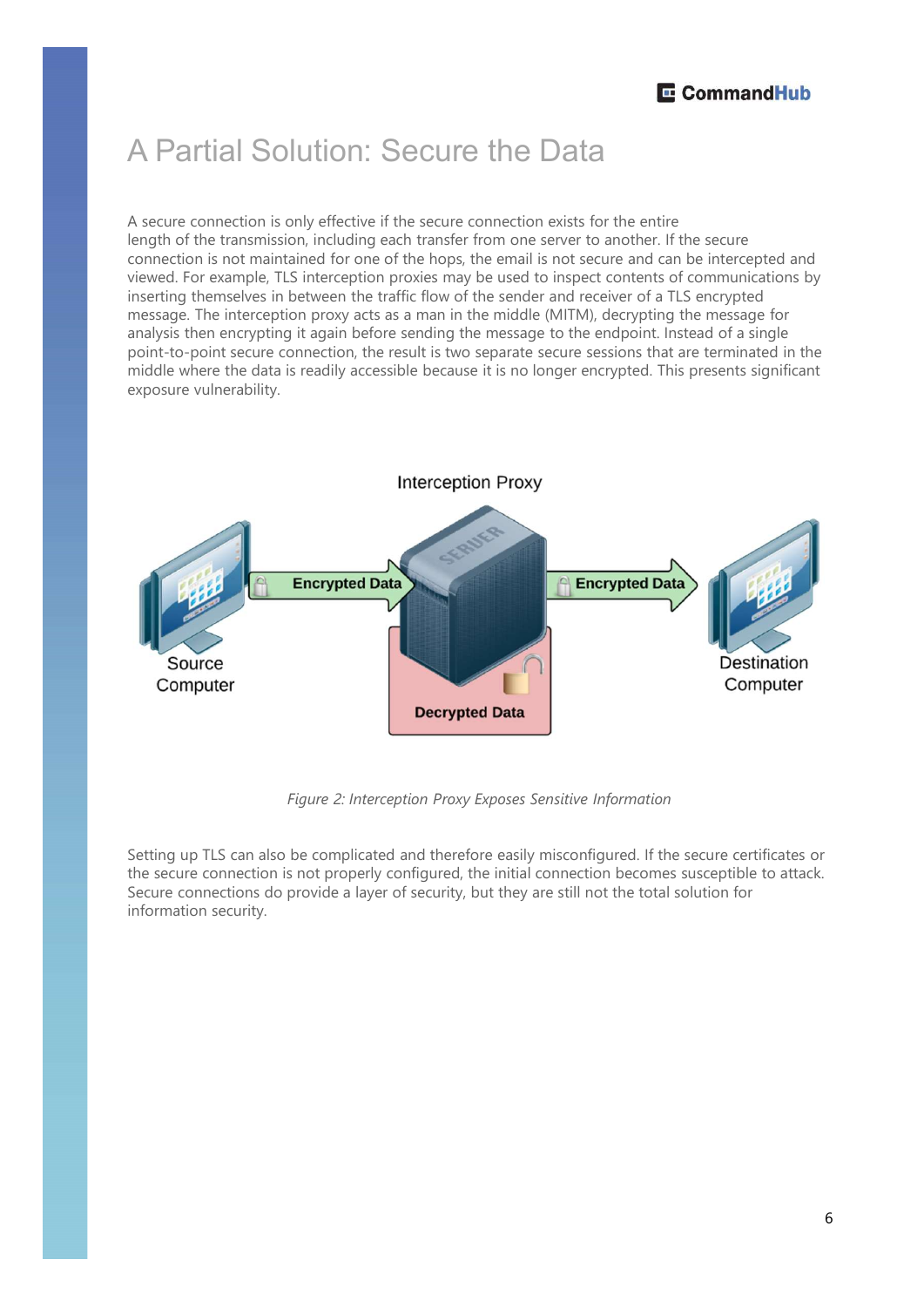# A Partial Solution: Secure the Endpoint

Another significant vulnerability present in the email sequence is the security of the endpoints used to write, deliver, and read email. These endpoints include laptop computers, smart phones, and tablets which increasingly include Bring Your Own Device (BYOD), thus presenting a challenging dilemma for any IT department. The proliferation of portable and mobile computing devices has led to their rapid adoption by businesses and governments and their numbers are expected to increase exponentially.

In recent years, mobile computing devices have seen huge growth. The mobile computing revolution began with the introduction of smartphones. By the end of 2010, smartphone shipments surpassed PC shipments (100 million versus 92 million)<sup>3</sup> and the pace hasn't slowed. According to a new forecast from the International Data Corporation (IDC) Worldwide Quarterly Mobile Phone Tracker, worldwide smartphone shipments are expected to maintain positive growth through to 2021. IDC expects shipments to grow from 1.47 billion in 2016 to just over 1.7 billion in 20214 .



Figure 3: Worldwide Smartphone Shipment Forecast

As mobile computing grew, people started using their mobile devices to supplement their personal computers. In the beginning, mobile devices were most frequently used to consume content. But as the devices become more powerful, with more sophisticated software capabilities, they are now being used more frequently as content creation devices.

Additionally, email access from mobile devices is trending higher over the years. According to a report published by Litmus, just 17% of email messages are opened on a desktop, while webmail and mobile account for a combined 83%5 .

- 3. IDC Worldwide Quarterly Mobile Phone Tracker, January 2011, http://www.idc.com
- 4. IDC Worldwide Quarterly Mobile Phone Tracker, August 2017, http://www.idc.com
- 5. Litmus, January 2018, https://litmus.com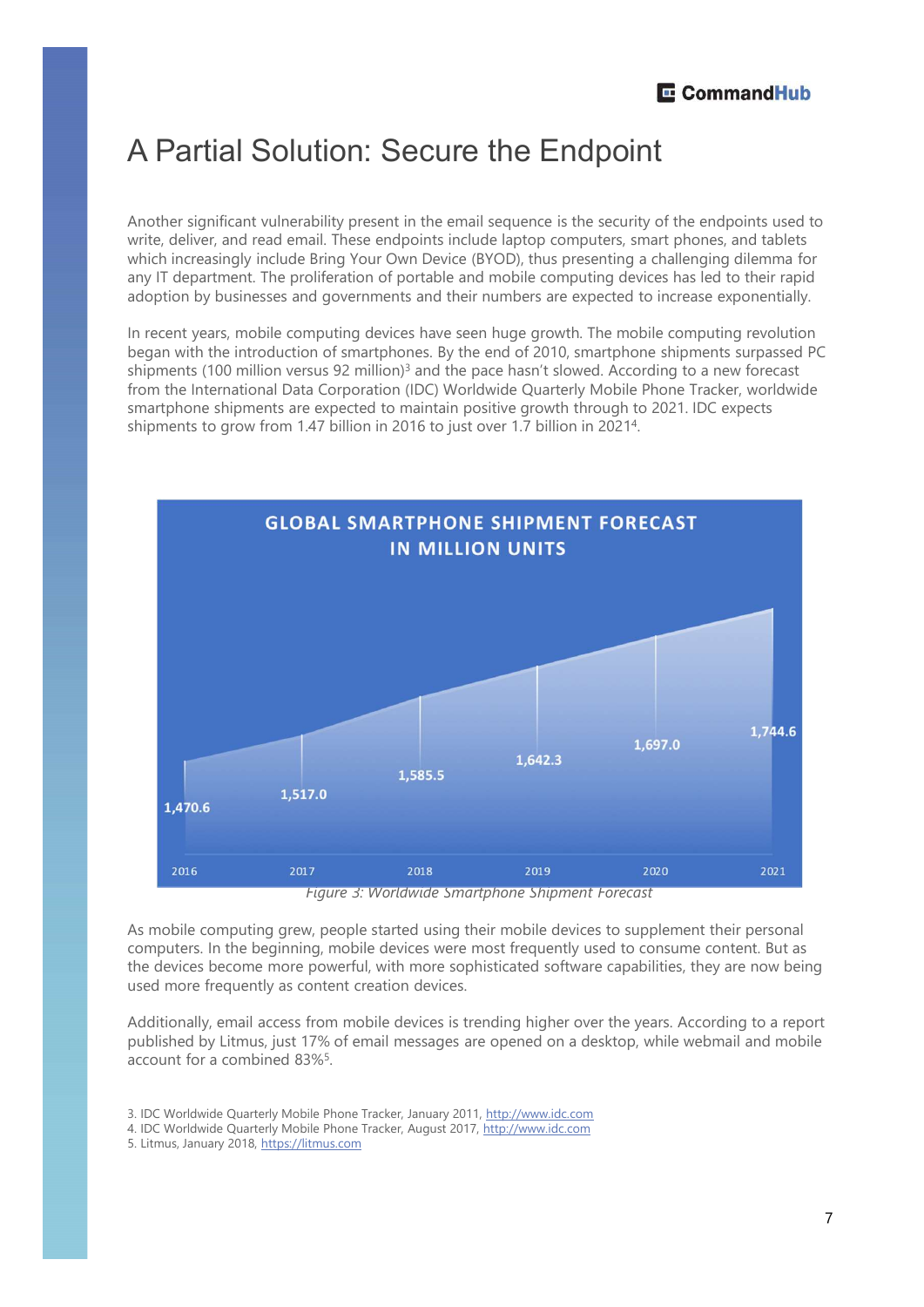# A Partial Solution: Secure the Endpoint



Figure 4: Percentage of Email Opened by Device

Mobile devices have security vulnerabilities and weaknesses that are unique to the platform such that the benefits of mobile devices also result in many of their security weaknesses.

Because they tend to be small and portable, physical device security has become a greater concern than it ever was for computer workstations. Let's face it, smartphones and tablets are easily left behind or stolen.

Additionally, the adoption of passcodes or other security authentication factors is still not prevalent with the majority of mobile device users. Despite the obvious security concerns, users have not adopted new processes to address these weaknesses and continue to follow the same methods they use on their personal computers.

The lack of device security was recently highlighted by Pew Research Center which, according to a phone<sup>6</sup>. More concerning is that the most prevalent form of security for these devices is a simple passcode, which can quickly and easily be cracked.

Smartphone manufacturers are starting to take additional security measures to protect the sensitive information on their devices. In the case of the Apple iPad, the operating system (iOS) provides additional security features such as AES256 encryption and a remote wipe capability. However, these measures do not adequately secure the device from a determined attacker who, with a readily available Internet tool, can bypass the device's passcode so that the standard encryption key is accessible, and thus the contents can be revealed. The remote wipe can also be bypassed simply by turning off its cellular or wireless network access.

6. Pew Research Center, 2016, http://www.pewresearch.org/fact-tank/2017/03/15/many-smartphone-ownersdont-take-stepsto-secure-their-devices/ft\_17-03-14\_smartphonesecurity\_access/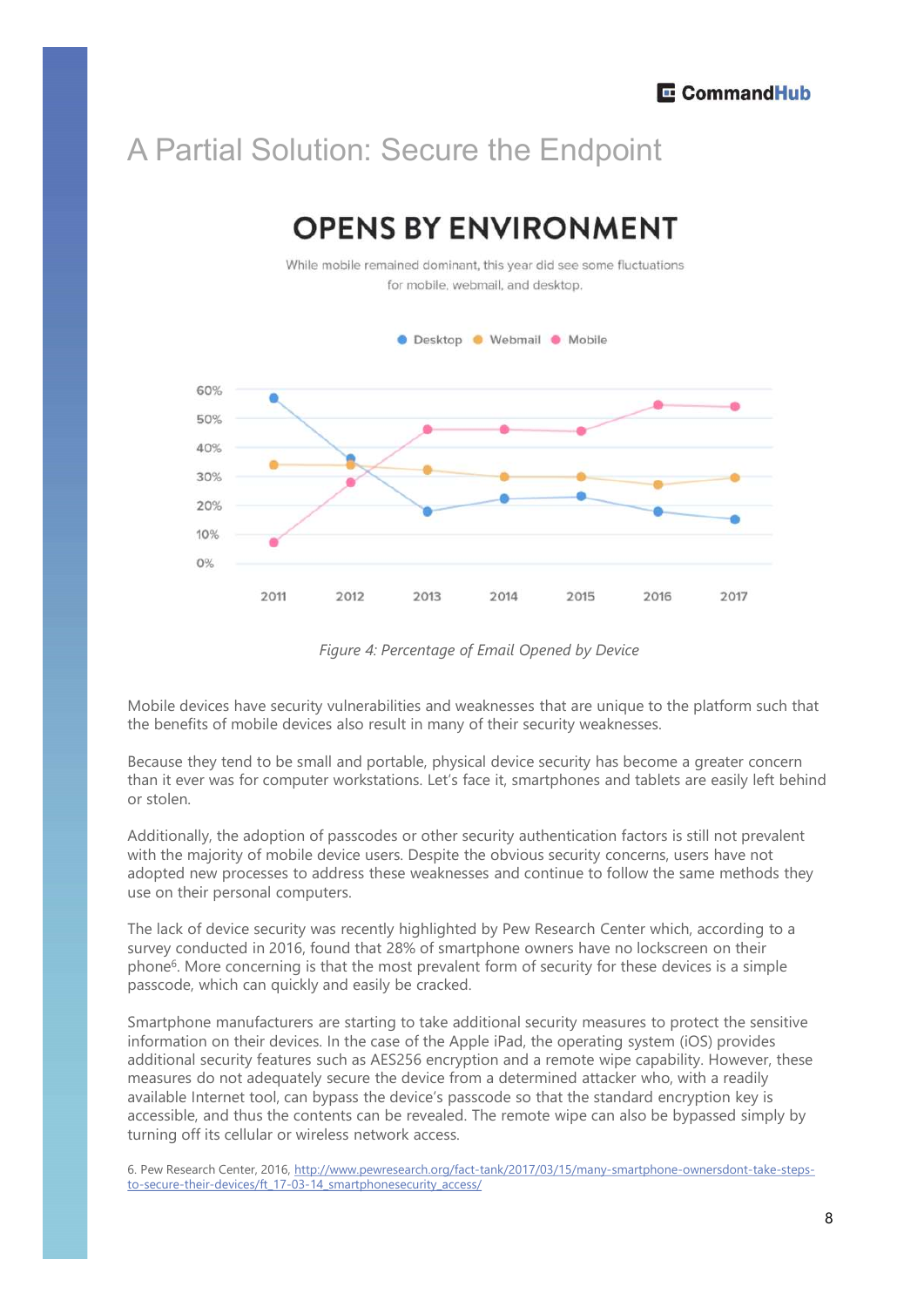## The Complete Solution: Secure the Process

Data security and endpoint security each have their place in the protection of sensitive information, but these forms of protection only address specific areas of concern and overlook the totality of information security. To truly secure sensitive information a holistic approach, that goes beyond data and endpoint protection, must be employed.

The solution is to take a multi-layered security approach that secures the entire process by protecting the data, the connection, and the endpoint in a single, secure, end-to-end solution. This ensures that the data is fully protected 'at rest, 'in transit, and while 'in use'.

### Separate Sensitive Information from Email

The first step in securing the process is to separate sensitive information from email since, as discussed, email is not a secure solution for disseminating sensitive information.

To ensure that sensitive information is secured and protected, email should be supplemented by a solution that separates such material from the email. Sensitive data files should instead be sent via a highly secure process. Once the sensitive information has been separated from the email, it can be fully protected. information security. To truly secure sensitive information a holistic approach, that goes beyond data<br>independent security. To truly secure sensitive approach that secures the entire process by protecting<br>the data, the co

### Protect Data at Rest

The foundation of protecting sensitive information is to protect it at rest. Whether the information is in the cloud or on a mobile device, it must be protected via data encryption and intrusion protection.

Multiple encryption layers ensure that if one encryption algorithm is compromised, the information remains protected by the extra layer/s of encryption.

Additionally, having two layers of encryption provides protection that is analogous to the "Two Person Concept" used by the United States military to protect against the accidental or malicious launch of nuclear weapons by a single individual. Using this process, two people must agree that an order to launch the nuclear weapon is valid by comparing the launch order to a previously sealed authentication code. The sealed authentication code is stored in a safe which has two separate locks. Each operator has the key to only one lock so neither one can open the safe alone.

Implementing double file encryption provides a similar level of protection by ensuring that two distinct keys must be used to decrypt the data.

Intrusion protection is provided by adding multiple layers of security between the user and the data. These barriers may include passwords, firewalls, and file permissions. The security barriers are monitored to track the attempted access of sensitive information. If the system detects an intrusion, additional layers of security are implemented to ensure that the data is not compromised.

### Protect Data in Transit

Again, a multi-layered approach must be taken to fully protect data while in transit to ensure uninterrupted protection from point to point. In addition to a secure connection, such as TLS, an additional layer of security must be provided for protection from known TLS vulnerabilities. Data encryption should be used prior to transmission in order to provide this additional layer of protection, aligning with the principal of providing multiple encryption layers to secure data.

Transmitting data to and from a mobile device, as well as accessing the data while it's on the device, presents unique security challenges.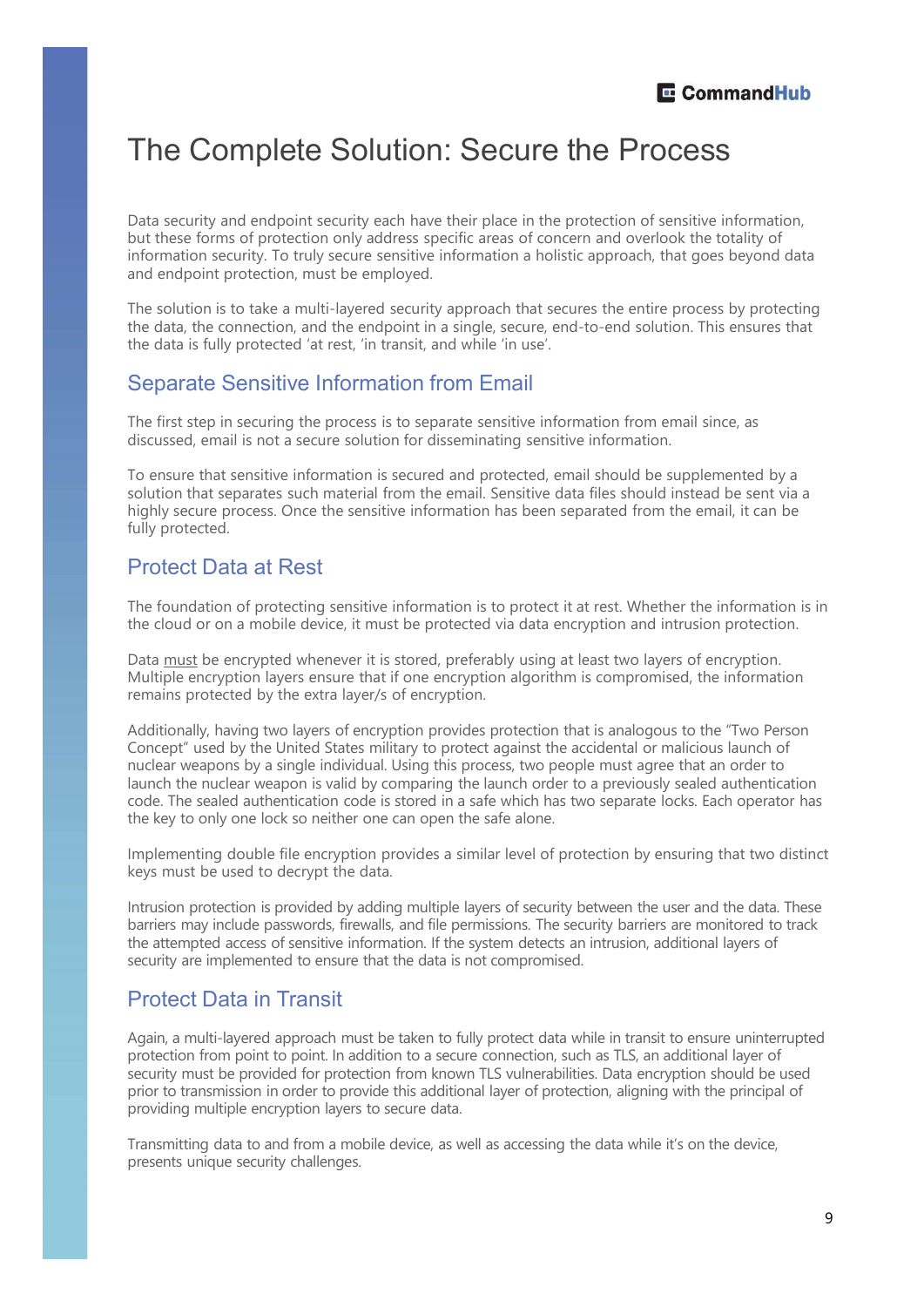# The Complete Solution: Secure the Process

As outlined above, the use of an email client for data transmission and access does not provide a sufficient level of security to protect sensitive information.

Web browsers provide a means for transmitting and accessing data, but there are so many vulnerabilities in

**E CommandHub**<br>
The Complete Solution: Secure the Process<br>
As outlined above, the use of an email client for data transmission and access does not provide a<br>
sufficient level of security to protect sensitive information.<br> Web browsers are ubiquitous, which makes them an extremely attractive target for criminal and state sponsored hackers. A common vulnerability often exploited by criminals is the browser plug-in. Browser plug-ins are a software component that add a specific feature, or set of functionality, to a web browser. As counted above, the base or a methal nent that data dramations and access does not provide a<br>sufficient level of security to protect sensitive information.<br>Web browsers provide a means for transmitting and accessing data sumcent level of sectring to protect sensitive information.<br>The amodem web browser that it makes a verty poor data accessing data, but there are so many vulnerabilities in<br>a modem web browser that it makes a verty poor dat a modern web bowser trad it finalses a very poor uara access and uaranmson tronce.<br>Web browsers are ubiquitous, which makes frem an extremely attractive target for criminal and<br>state sponsored hackers. A common vulnerabili We Divewsis are tonjunous, winch masks trelin all exercitingly autaxitive larget in to thimlination<br>state sponsored hackets. A common vulnerability often explored by criminals is the browser plug-in.<br>Browser, plug-ins are

Examples of common browser plug-ins are Microsoft ActiveX, Sun Java, Adobe Flash, and Apple Quicktime. Browser plug-ins provide much of the expected functionality of a web site and are an increasingly popular method of attack.

Furthermore, when dealing with web browser security, users have the additional challenge of keeping their web browser current with the latest security patches and also keeping all of the browser plug-ins current.

By default, the address bar doesn't remain visible, so visual cues of site security, such as the lock for SSL enabled sites, are missing. Additionally, it is difficult, or impossible, to see a SSL certificate for a web site, so the user is unable to verify their secure connection and certificate.

recorded and stole data on the user's mobile device.

transitions from the delivery agent to the device. Even when encrypted, the data is highly vulnerable at this

In order to completely protect the data transmission process, a secure transition is necessary between the delivery agent and entry to or from the secure storage area on the device.

Examples or Comminio Invower puga-Ins are withous natures, surizes, surizes and the expected functionality of a web site and are an increasingly popular method of attack.<br>
Euclidentical proposition of attack.<br>
Turbermore, of security that can then be used to compartmentalize sensitive information and fully protect the endto-end transmission.



### Figure 5: Secure Data in Transit to Mobile Device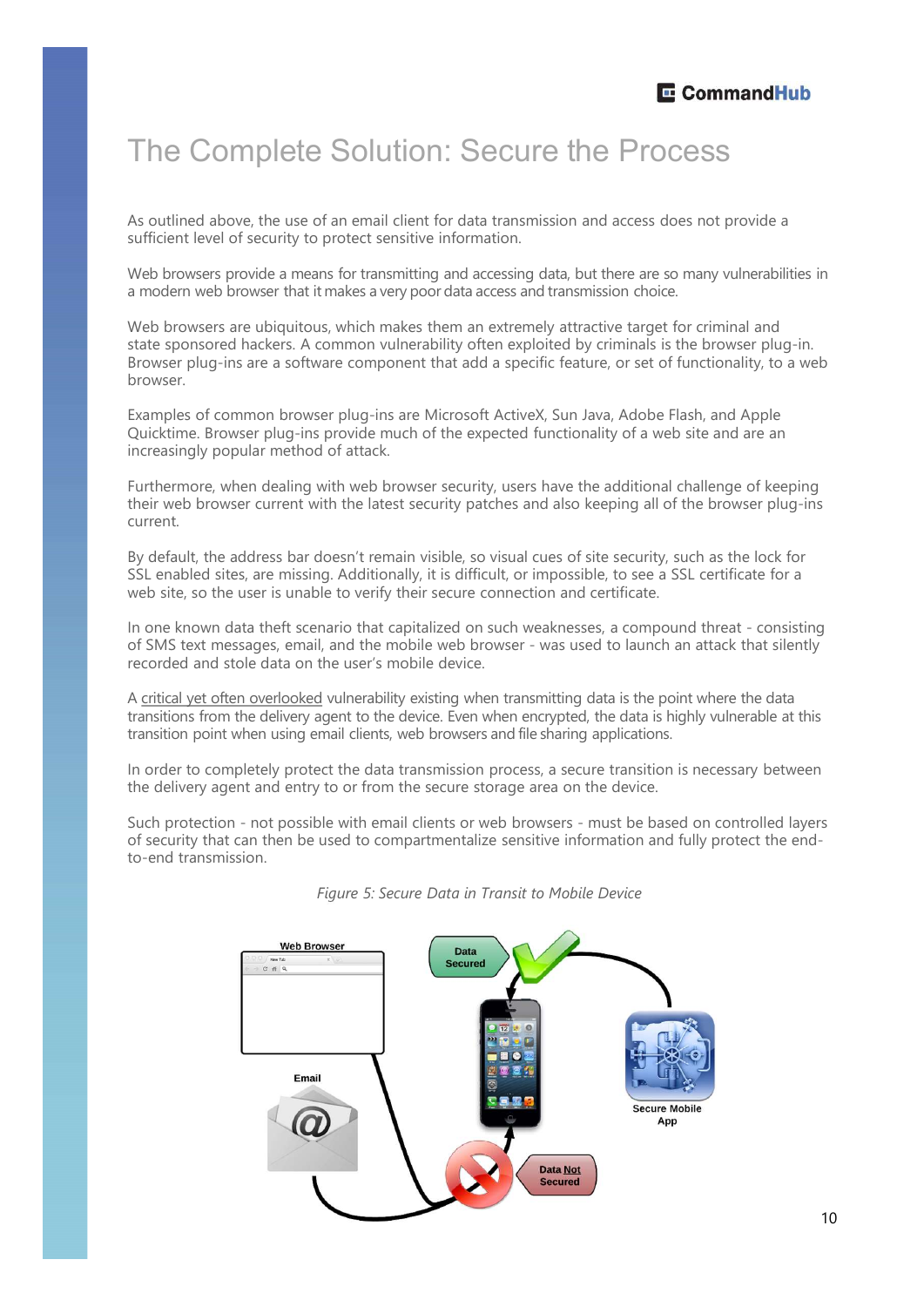# The Complete Solution: Secure the Process

### Protect Data in Use

The third, and most overlooked form of data security, especially on mobile devices, is protection during use. By design, mobile devices have many features that are intended to improve performance and usability. The unfortunate side effect of this is that these design decisions have introduced many security vulnerabilities.

On the Apple iPad, as part of its memory management, unprotected copies of recently viewed information are cached in storage on the device. For example, if a user views information from a mobile web browser or opens a document and begins editing it, the information is cached to the internal storage on the device. The only way to ensure that such information is not cached on the device is to perform all editing functions in memory, thus bypassing the disk caching.

It is important to note that unless an application is specifically designed to work in memory any sensitive information that is viewed or edited from within that application may well be cached to the device. The only way to totally protect the information is to use an application designed to work only The Complete Solution: Secure the Process<br>
Protect Data in Use<br>
The third, and most overlooked form of data security, especially on mobile devices, is protection<br>
The third, and most overlooked form of data security, espec The Complete Solution: Secure the Process<br>
Protect Data in Use<br>
The third, and most overlooked form of data security, especially on mobile devices, is protection<br>
The third, and most overlooked form of data security, espec

### Ease of Use

When users become frustrated with the process they to look for alternatives and begin bypassing security solutions. For example, in an attempt to secure information, corporations and governments have set up security on their computer network environments with the intent of protecting sensitive files and information. While the protection of this information is extremely important, the side effect is that this level of protection often makes it difficult for people to access information and collaborate with other users. It is important to note that unleas an application is specifically designed to worstensitive information that is viewed or edited from within that application may device. The only way to totally protect the information is device. The only way to totally protect the information is to use an application designed to work only in memory - and not save unprotected information to the disk. Email clients, web browsers and file in memory - and not in memory - and not save unperbeted infromation to the disk. Email clients, web browsers and the<br>in memory - and not save unpervolve protection from disk caching.<br>
Ease of Use<br>
When users become frustrated with the process

Users then began to look for alternative methods of storing and accessing files, often turning to insecure online file sharing services. This results in the insecure transfer and storage of sensitive business and government information.

To avoid the continued use of unsecured browser delivery or email attachments, the solution must follow a process that is simple, efficient, and effective:

- 
- 
- can manage and control the solution.

The solution also needs to have been developed from the ground up, with a foundation established on security, as opposed to adding security as an afterthought.